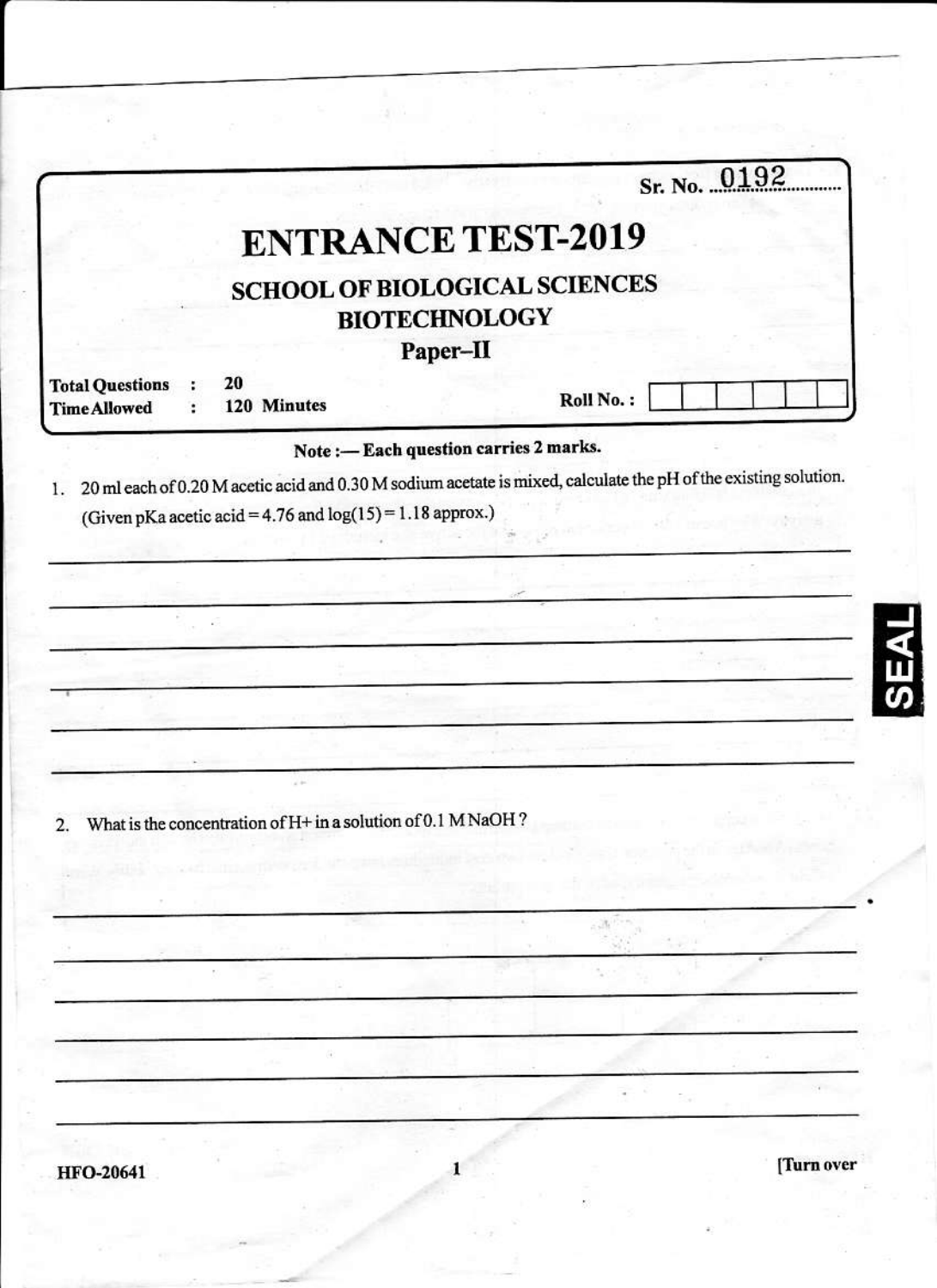Draw a pair of free energy diagrams with correctly labeled axes that show the differences between the following  $3.$ reactions : an endergonic reaction versus an exergonic reaction.

4. In a chemical labeling study of an enzyme, a reagent that covalently modifies Lys residues also abolishes enzyme activity. Why doesn't this observation prove that the active site includes a Lys residue ?

5. One form of congenital deafness in humans is inherited as a recessive condition and controlled by two independent genes (A and B). In the pedigree shown below, two deaf individuals have children with normal hearing ability. What would be the probable genotypes of the deaf parents ?

2

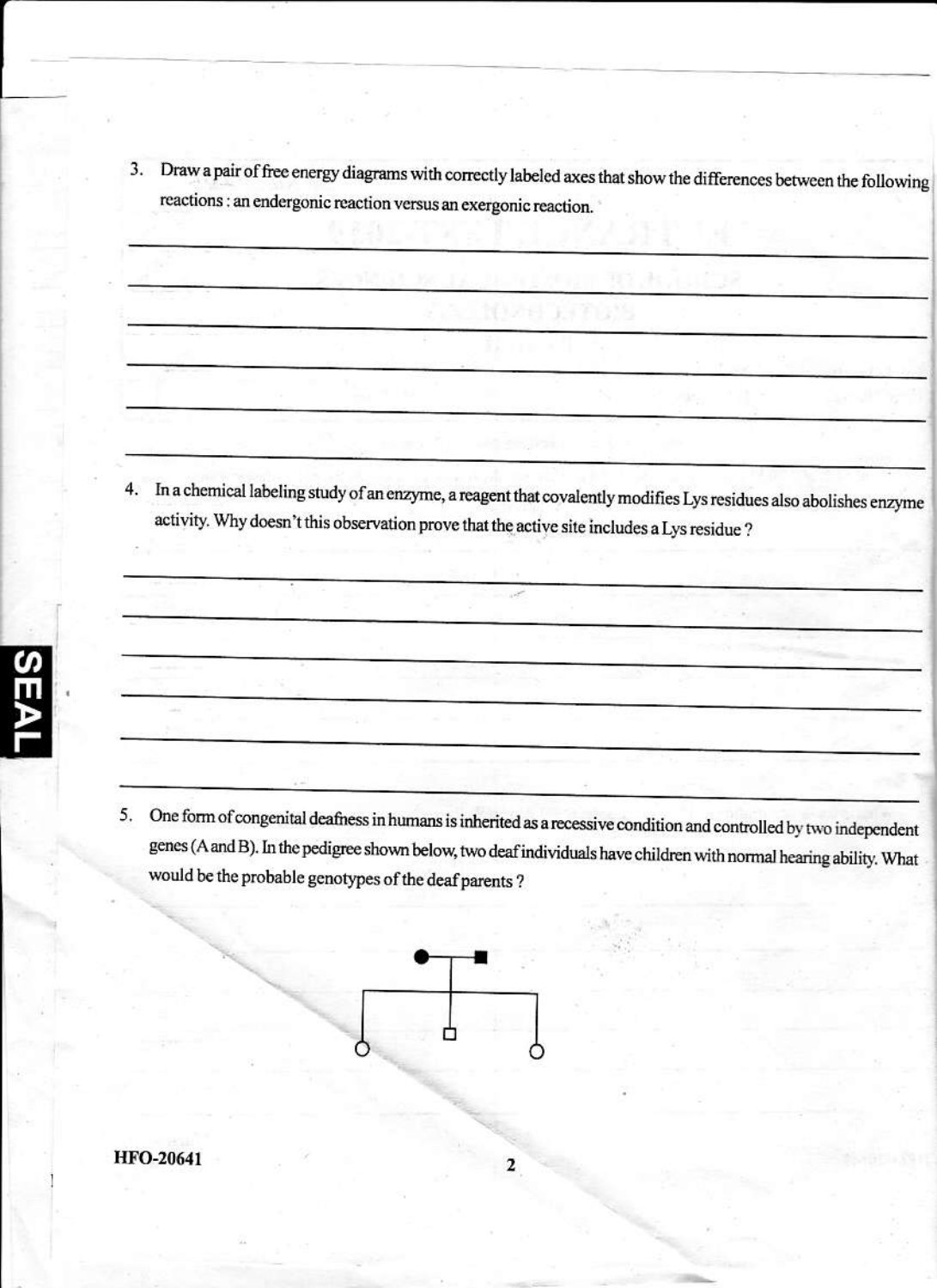men ä. V 6. Explain the role of  $Mg^{2+}$  ions in ATP hydrolysis under in vivo conditions.  $\sigma \sim 2$ ¥ 7. Explain briefly, splicing. [Turn over 3 **HFO-20641**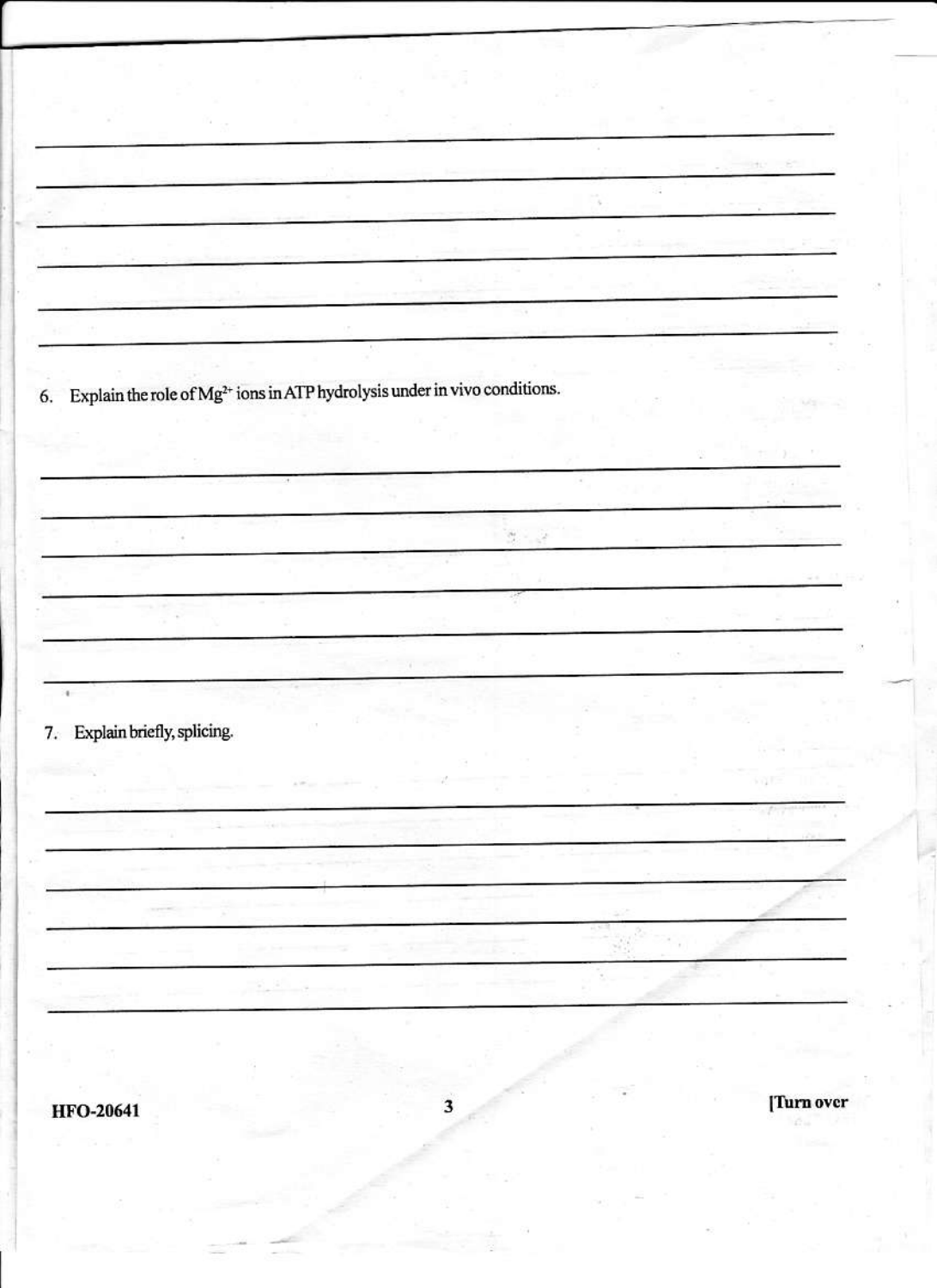8. How do retroviruses cause cancer?

9. Draw structure of phosphatidylcholine.  $\sim$ Sell. or a  $\sqrt{2}$ œ. 10. Draw the structure of Serine.  $\mathcal{L}^{(1)}_{\mathcal{L}}$  $\sim$ ÷,  $\overline{4}$ **HFO-20641**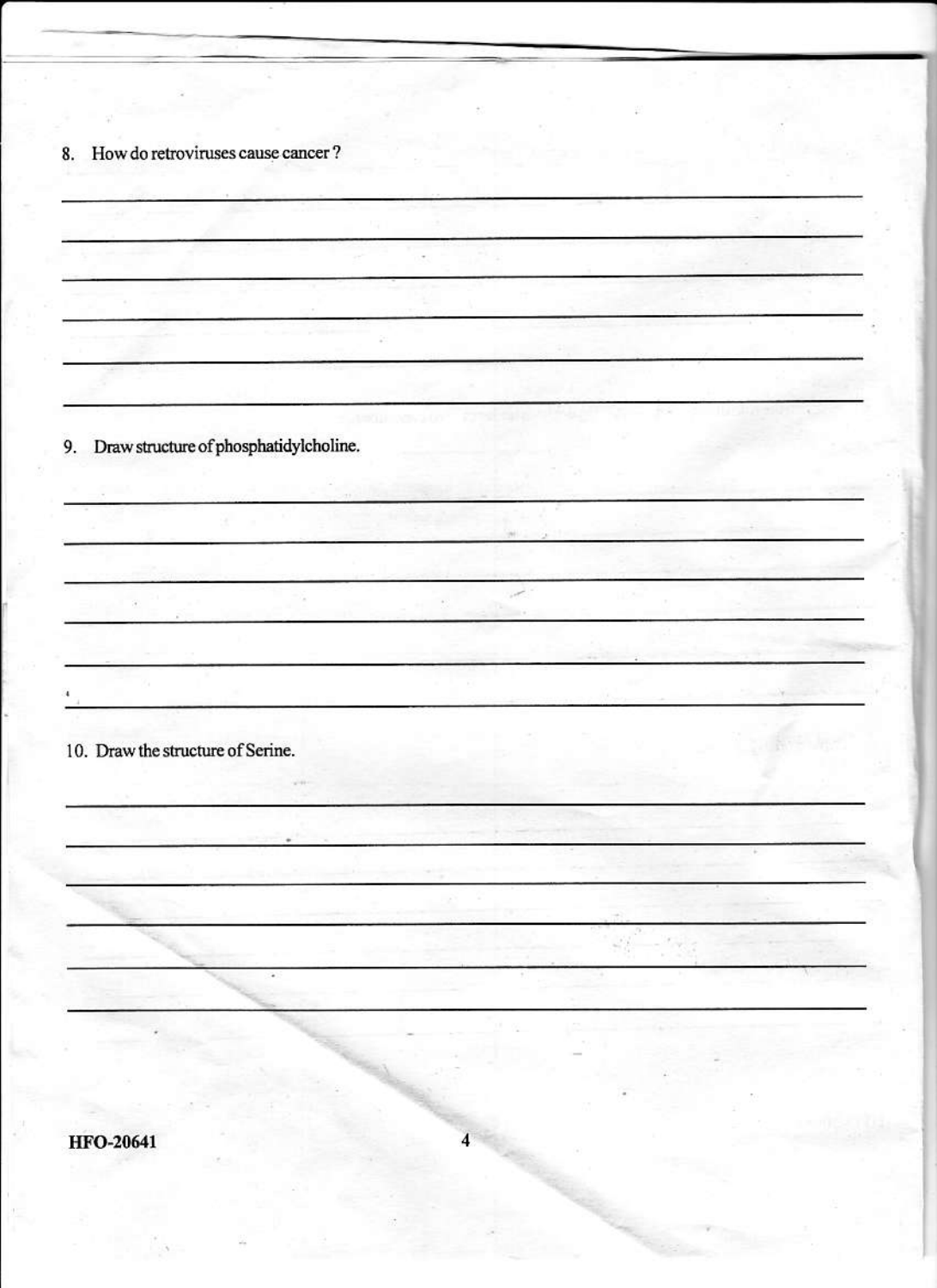11. What role does cAMP play in lac operon? 12. What is the difference between a BAC and YAC? ÷ 13. Explain the role of epinephrine. V. [Turn over 5 **HFO-20641** 

Ę

ŗ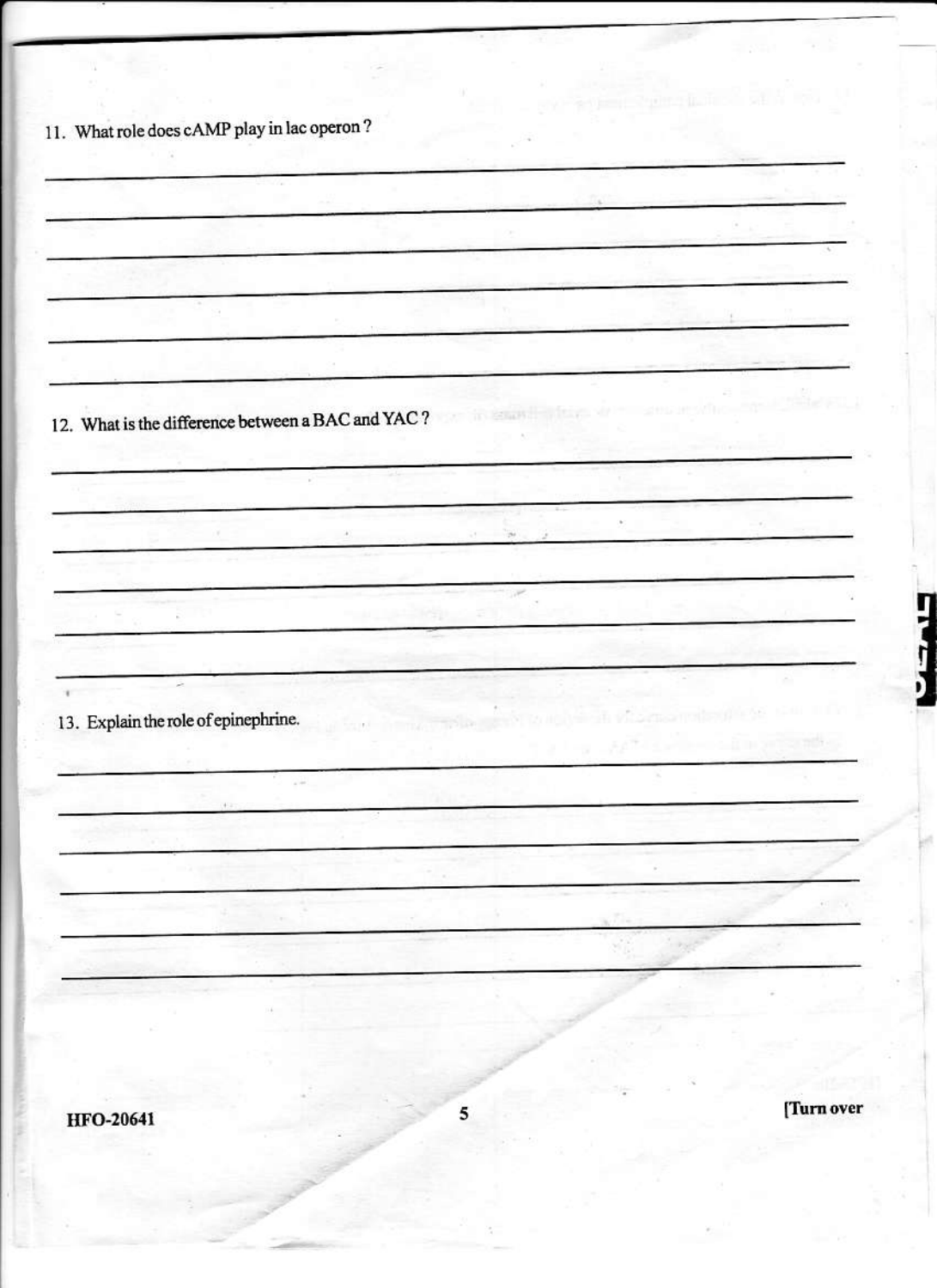14. How is the classical complement pathway activated?

à.

15. Calculate the doubling time for bacterial cell mass (in exponential phase), given net specific growth rate 0.3/hour.

16. Plot substrate saturation curve for the action of Phosphofructokinase-1 using F6P as substrate, show what happens to the curve in the presence of AMP and ATP.

6

**HFO-20641**